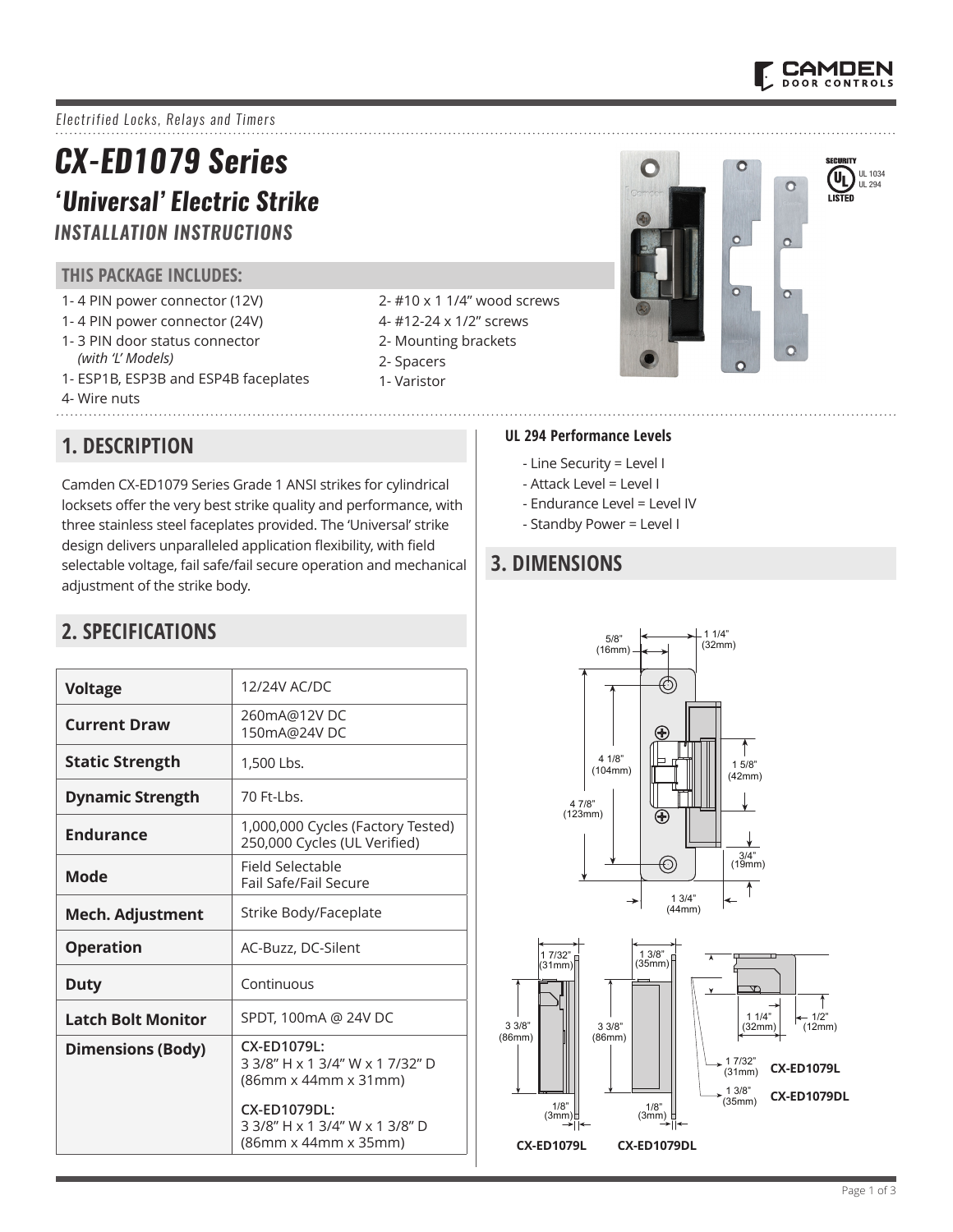#### **4. INSTALLATION**

- 1. Prepare the door jamb as per the appropriate drawing.
- 2. Install mounting brackets to jamb using 12-24 x 1/2" screws and pressed metal nuts. Do not tighten.
- 3. Spacers are used to assure flush final assembly of faceplate into jamb. Add one or more spacers between jamb and mounting bracket when face plate extends beyond the jamb. When the faceplate sits inside the jamb, spacers must be added between the mounting bracket & the lip bracket.

Make sure the clearance hole in the spacer aligns with the hole in mounting bracket.

- 4. Connect wires coming from the low voltage side of the transformer to wires (black) from strike.
- 5. Install electric strike jamb by attaching with # 12-24 screws and lockwashers.

(187mm) 7 3/8"

**ESP4B**

(168mm) 6 3/8"

(200mm) 7 7/8"

**ESP3B**

(155mm) 6 1/8"

(144mm) 5 11/16"

(173mm) 6 7/8"

**ESP1B + ESP2B**

(105mm) 4 1/8"

(89mm)  $1/2"$ 

(124mm) 4 7/8"

(35mm) 1 3/8"

(35mm) DL: 1 3/8"

6. Tighten secure 12-24 x 1/2" screws holding mounting brackets to jamb.



**or panic hardware mounted on the door.**